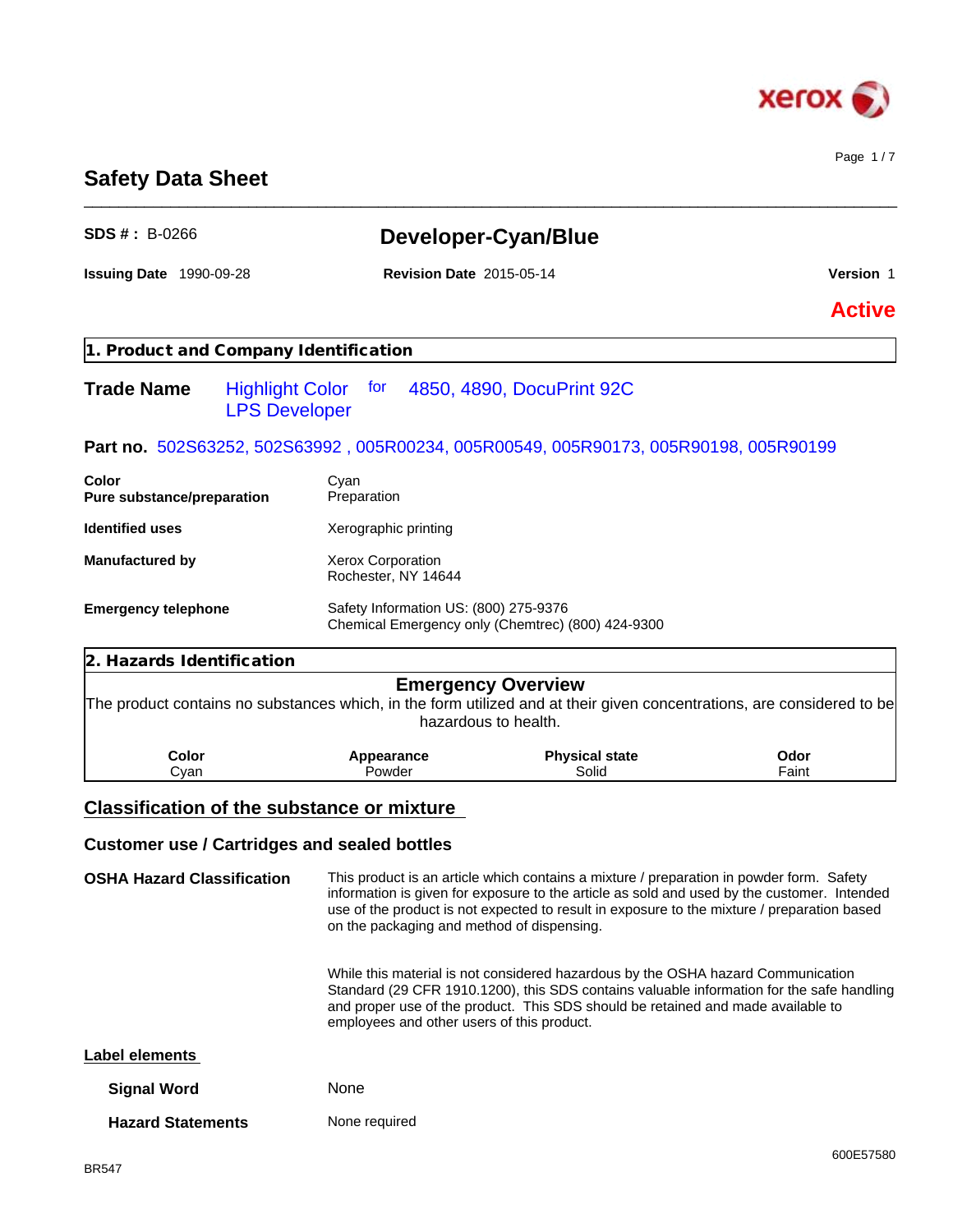

# \_\_\_\_\_\_\_\_\_\_\_\_\_\_\_\_\_\_\_\_\_\_\_\_\_\_\_\_\_\_\_\_\_\_\_\_\_\_\_\_\_\_\_\_\_\_\_\_\_\_\_\_\_\_\_\_\_\_\_\_\_\_\_\_\_\_\_\_\_\_\_\_\_\_\_\_\_\_\_\_\_\_\_\_\_\_\_\_\_\_\_\_\_\_ **SDS # :** B-0266 **Developer-Cyan/Blue** Page 2 / 7

**Precautionary Statements** None required **Potential Health Effects Principle Routes of Exposure** Inhalation **Acute toxicity Eyes** No known effect<br> **Skin** No known effect **Skin**<br> **Inhalation**<br>
No known effect<br>
No known effect **Inhalation** No known effect<br> **Ingestion** No known effect **No known effect Chronic effects**

**Aggravated medical conditions** None under normal use conditions

**Main symptoms Overexposure may cause:** mild respiratory irritation similar to nuisance dust. **Environmental hazard** The environmental impact of this product has not been fully investigated. However, this preparation is not expected to present significant adverse environmental effects.

# 3. Composition/Information on Ingredients

| <b>Chemical Name</b>        | <b>CAS-No</b> | Weight % |
|-----------------------------|---------------|----------|
| Steel powder                | 7439-89-6     | >95      |
| Cvan pigment                | 147-14-8      |          |
| Styrene/butadiene copolymer | 9003-55-8     | ∾        |

# 4. First Aid Measures

| <b>General advice</b>             | For external use only. When symptoms persist or in all cases of doubt seek medical advice.<br>Show this material safety data sheet to the doctor in attendance. |
|-----------------------------------|-----------------------------------------------------------------------------------------------------------------------------------------------------------------|
| Eye contact                       | Immediately flush with plenty of water. After initial flushing, remove any contact lenses and<br>continue flushing for at least 15 minutes                      |
| <b>Skin contact</b>               | Wash skin with soap and water                                                                                                                                   |
| <b>Inhalation</b>                 | Move to fresh air                                                                                                                                               |
| Ingestion                         | Rinse mouth with water and afterwards drink plenty of water or milk                                                                                             |
| Notes to physician                | Treat symptomatically                                                                                                                                           |
| <b>Protection of first-aiders</b> | No special protective equipment required                                                                                                                        |
|                                   |                                                                                                                                                                 |

# 5. Fire-Fighting Measures

| <b>Flammable properties</b>    | Not flammable. Will not readily ignite                            |
|--------------------------------|-------------------------------------------------------------------|
| <b>Flash point</b>             | Not applicable                                                    |
| Suitable extinguishing media   | Use water spray or fog; do not use straight streams, Foam         |
| Unsuitable extinguishing media | Do not use a solid water stream as it may scatter and spread fire |
|                                |                                                                   |

# **Specific hazards arising from the chemical**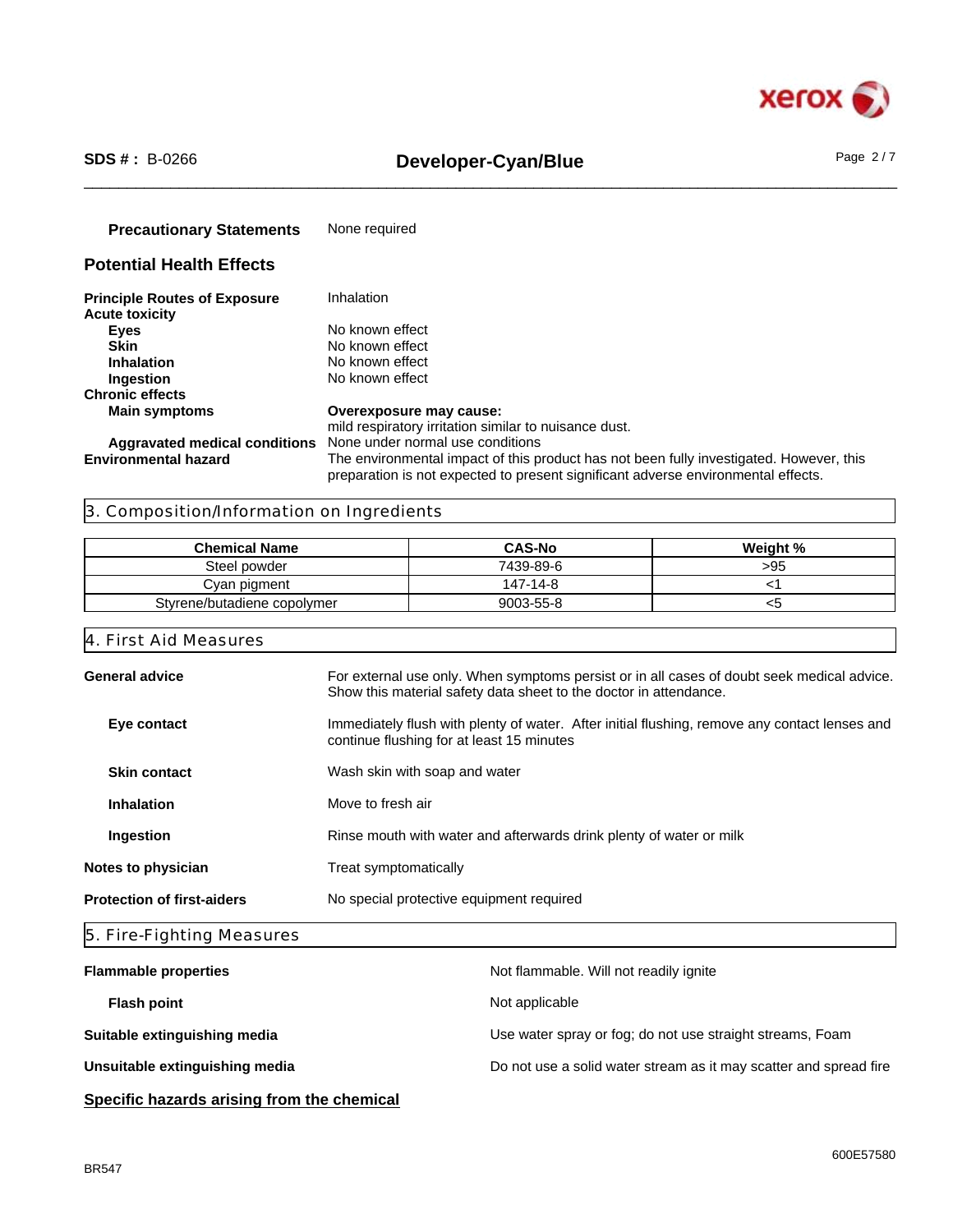

# \_\_\_\_\_\_\_\_\_\_\_\_\_\_\_\_\_\_\_\_\_\_\_\_\_\_\_\_\_\_\_\_\_\_\_\_\_\_\_\_\_\_\_\_\_\_\_\_\_\_\_\_\_\_\_\_\_\_\_\_\_\_\_\_\_\_\_\_\_\_\_\_\_\_\_\_\_\_\_\_\_\_\_\_\_\_\_\_\_\_\_\_\_\_ **SDS # :** B-0266 **Developer-Cyan/Blue** Page 3 / 7

| <b>Hazardous combustion products</b> |  |
|--------------------------------------|--|
|--------------------------------------|--|

**Explosion Data Sensitivity to Mechanical Impact Sensitive Sensitive Sensitive Sensitive Sensitive Sensitive Sensitive Sensitive Sensitive Sensitive Sensitive Sensitive Sensitive Sensitive Sensitive Sensitive Sensitive Sensitive Sensitiv** 

Hazardous decomposition products due to incomplete combustion, Carbon oxides, Nitrogen oxides (NOx)

Fine dust dispersed in air, in sufficient concentrations, and in the presence of an ignition source is a potential dust explosion hazard

# **Protective Equipment and Precautions for Firefighters**

In the event of fire and/or explosion do not breathe fumes. Wear fire/flame resistant/retardant clothing. Use self-contained pressure-demand breathing apparatus if needed to prevent exposure to smoke or airborne toxins.

| 6. Accidental Release Measures                  |                                                                                                                                                                              |
|-------------------------------------------------|------------------------------------------------------------------------------------------------------------------------------------------------------------------------------|
| <b>Personal Precautions</b>                     | Avoid breathing dust                                                                                                                                                         |
| <b>Environmental Precautions</b>                | No special environmental precautions required                                                                                                                                |
| <b>Methods for containment</b>                  | Prevent dust cloud                                                                                                                                                           |
| Methods for cleaning up                         | Prevent dust cloud. Sweep up or vacuum up spillage and collect in suitable container for<br>disposal. Use non-sparking tools and equipment.                                  |
| <b>Other Information</b>                        | The environmental impact of this product has not been fully investigated. However, this<br>preparation is not expected to present significant adverse environmental effects. |
| 7. Handling and Storage                         |                                                                                                                                                                              |
| Advice on safe handling                         | Handle in accordance with good industrial hygiene and safety practice<br>Avoid dust accumulation in enclosed space<br>Prevent dust cloud                                     |
| <b>Technical measures/Storage</b><br>conditions | Keep container tightly closed in a dry and well-ventilated place<br>Store at room temperature                                                                                |
| <b>Hygiene measures</b>                         | None under normal use condtions                                                                                                                                              |
| 8. Exposure Controls/Personal Protection        |                                                                                                                                                                              |

# **Exposure guidelines Product information**

| <b>ACGIH TLV TWA</b>        | 10 mg/m <sup>3</sup> (inhalable particles) |
|-----------------------------|--------------------------------------------|
| <b>ACGIH TLV TWA</b>        | 3 mg/m <sup>3</sup> (respirable dust)      |
| <b>OSHA PEL TWA</b>         | 15 mg/m <sup>3</sup> (total dust)          |
| <b>OSHA PEL TWA</b>         | 5 mg/m <sup>3</sup> (respirable dust)      |
| <b>Xerox Exposure Limit</b> | $2.5 \text{ mg/m}^3$ (total dust)          |
| <b>Xerox Exposure Limit</b> | 0.4 mg/m <sup>3</sup> (respirable dust)    |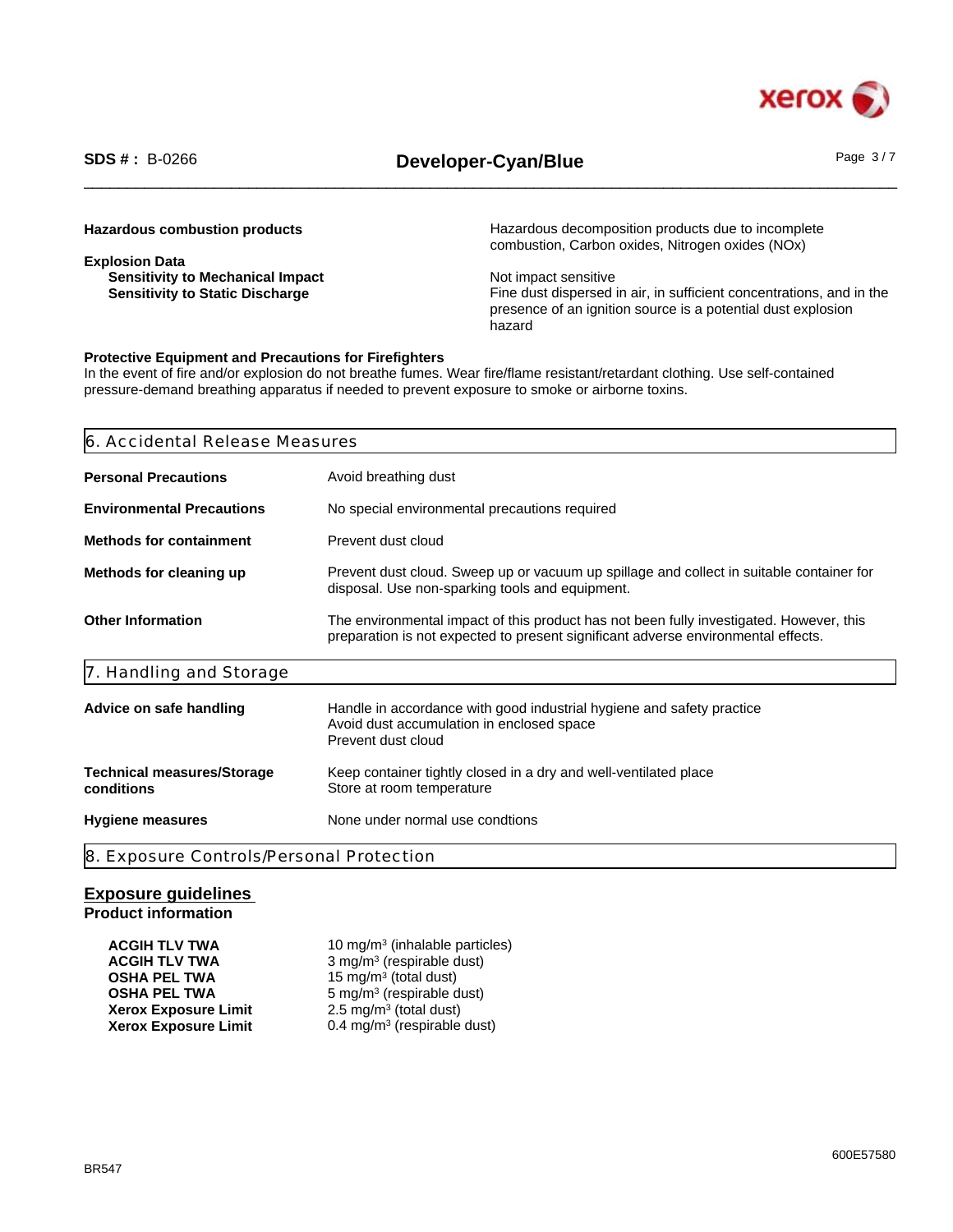

\_\_\_\_\_\_\_\_\_\_\_\_\_\_\_\_\_\_\_\_\_\_\_\_\_\_\_\_\_\_\_\_\_\_\_\_\_\_\_\_\_\_\_\_\_\_\_\_\_\_\_\_\_\_\_\_\_\_\_\_\_\_\_\_\_\_\_\_\_\_\_\_\_\_\_\_\_\_\_\_\_\_\_\_\_\_\_\_\_\_\_\_\_\_ **SDS # :** B-0266 **Developer-Cyan/Blue** Page 4 / 7

# **Other Information**

The results obtained from a Xerox sponsored Chronic Toner Inhalation Study demonstrated no lung changes in rats for the lowest (1 mg/m<sup>3</sup> ) exposure level (the level most relevant to potential human exposure). A very slight degree of fibrosis was noted in 25% of animals at the middle (4mg/m<sup>3</sup>) exposure level, while a slight degree of fibrosis was noted in all the animals at the highest (16 mg/m<sup>3</sup> ) exposure level. These findings are attributed to "lung overloading", a generic response to excessive amounts of any dust retained in the lungs for a prolonged period. This study was conducted using a special test toner to comply with an EPA testing protocol.

# **Occupational Exposure Controls**

| <b>Engineering measures</b> | None under normal use conditions |  |
|-----------------------------|----------------------------------|--|
|-----------------------------|----------------------------------|--|

# **Personal Protective Equipment**

# **Customer use / Cartridges and sealed bottles**

| <b>Respiratory protection</b> | No special protective equipment required |
|-------------------------------|------------------------------------------|
| <b>Eye/Face protection</b>    | No special protective equipment required |
| Skin and body protection      | No special protective equipment required |
| <b>Hand protection</b>        | No special protective equipment required |

# 9. Physical and Chemical Properties

| Appearance<br>Odor threshold<br>рH<br><b>Flash point</b> | Powder<br>Not applicable<br>Not applicable<br>Not applicable |                                             | <b>Odor</b><br><b>Physical state</b><br>Color<br><b>Boiling</b><br>point/range | Faint<br>Solid<br>Cyan<br>Not applicable                                                     |
|----------------------------------------------------------|--------------------------------------------------------------|---------------------------------------------|--------------------------------------------------------------------------------|----------------------------------------------------------------------------------------------|
| <b>Autoignition</b><br>temperature                       | Not applicable                                               |                                             |                                                                                |                                                                                              |
| <b>Flammability Limits in Air</b>                        |                                                              | Not applicable                              |                                                                                |                                                                                              |
| <b>Explosive properties</b>                              |                                                              | source is a potential dust explosion hazard |                                                                                | Fine dust dispersed in air, in sufficient concentrations, and in the presence of an ignition |
| Vapor pressure                                           |                                                              | Not applicable                              |                                                                                |                                                                                              |
| Vapor density                                            |                                                              | Not applicable                              |                                                                                |                                                                                              |
| <b>Water solubility</b>                                  |                                                              | Negligible                                  |                                                                                |                                                                                              |
| Viscosity                                                |                                                              | Not applicable                              |                                                                                |                                                                                              |
| <b>Partition coefficient</b>                             |                                                              | Not applicable                              |                                                                                |                                                                                              |
| <b>Evaporation rate</b>                                  |                                                              | Not applicable                              |                                                                                |                                                                                              |
| <b>Melting point/range</b>                               |                                                              | Not determined                              |                                                                                |                                                                                              |
| <b>Freezing point</b>                                    |                                                              | Not applicable                              |                                                                                |                                                                                              |
| <b>Decomposition temperature</b>                         |                                                              | Not determined                              |                                                                                |                                                                                              |
| <b>Specific gravity</b>                                  |                                                              | 1 (toner component)<br>$\sim$               |                                                                                |                                                                                              |
|                                                          |                                                              | $\sim$ 5 (carrier component)                |                                                                                |                                                                                              |

# 10. Stability and Reactivity

**Reactivity Reactivity No dangerous reaction known under conditions of normal use**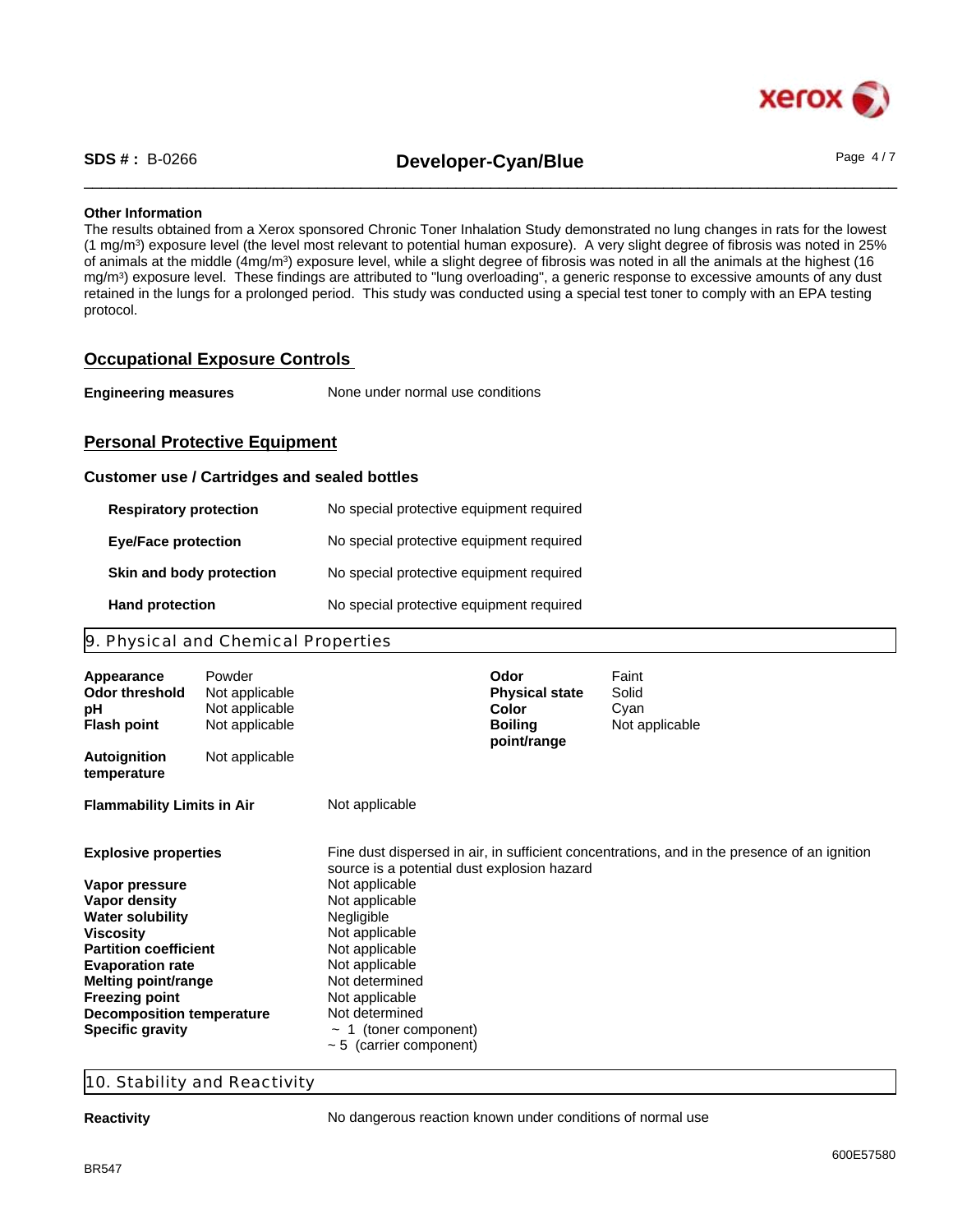

# \_\_\_\_\_\_\_\_\_\_\_\_\_\_\_\_\_\_\_\_\_\_\_\_\_\_\_\_\_\_\_\_\_\_\_\_\_\_\_\_\_\_\_\_\_\_\_\_\_\_\_\_\_\_\_\_\_\_\_\_\_\_\_\_\_\_\_\_\_\_\_\_\_\_\_\_\_\_\_\_\_\_\_\_\_\_\_\_\_\_\_\_\_\_ **SDS # :** B-0266 **Developer-Cyan/Blue** Page 5 / 7

| <b>Stability</b>                                       | Stable under normal conditions                                                                                                                                    |
|--------------------------------------------------------|-------------------------------------------------------------------------------------------------------------------------------------------------------------------|
| Incompatible products                                  | None                                                                                                                                                              |
| <b>Conditions to Avoid</b>                             | Prevent dust cloud<br>Fine dust dispersed in air, in sufficient concentrations, and in the presence of an ignition<br>source is a potential dust explosion hazard |
| Hazardous Decomposition Products None under normal use |                                                                                                                                                                   |
| <b>Hazardous polymerization</b>                        | Hazardous polymerization does not occur                                                                                                                           |
| <b>Hazardous reactions</b>                             | None under normal processing                                                                                                                                      |
| 11. Toxicological Information                          |                                                                                                                                                                   |
|                                                        | $\sim$ $\sim$<br>.                                                                                                                                                |

The toxicity data noted below is based on the test results of similar reprographic materials.

# **Acute toxicity**

| <b>Irritation</b><br>No skin irritation, No eye irritation<br>LD50 Oral<br>$> 5$ g/kg (rat)                  |  |
|--------------------------------------------------------------------------------------------------------------|--|
|                                                                                                              |  |
|                                                                                                              |  |
| <b>LD50 Dermal</b><br>$> 5$ g/kg (rabbit)                                                                    |  |
| <b>LC50 Inhalation:</b><br>$> 5$ mg/L (rat, 4 hr)                                                            |  |
| No known effect<br>Eyes                                                                                      |  |
| <b>Skin</b><br>No known effect                                                                               |  |
| Inhalation<br>No known effect                                                                                |  |
| No known effect<br>Ingestion                                                                                 |  |
| <b>Chronic toxicity</b>                                                                                      |  |
| <b>Product information</b>                                                                                   |  |
| <b>Chronic effects</b><br>No known effects under normal use conditions                                       |  |
| <b>Overexposure may cause:</b> mild respiratory irritation similar to nuisance dust.<br><b>Main symptoms</b> |  |
| None under normal use conditions<br><b>Aggravated medical conditions</b>                                     |  |
| Carcinogenicity<br>Contains no ingredient listed as a carcinogen.                                            |  |
| <b>Other toxic effects</b>                                                                                   |  |
| <b>Product information</b>                                                                                   |  |
| <b>Sensitization</b><br>No sensitization responses were observed                                             |  |
| <b>Mutagenic effects</b><br>Not mutagenic in AMES Test                                                       |  |
| None known<br>Target organ effects                                                                           |  |
| None known<br>Other adverse effects                                                                          |  |
| Not applicable<br><b>Aspiration Hazard</b>                                                                   |  |

# 12. Ecological Information

### **Ecotoxicity**

The environmental impact of this product has not been fully investigated. However, this preparation is not expected to present significant adverse environmental effects.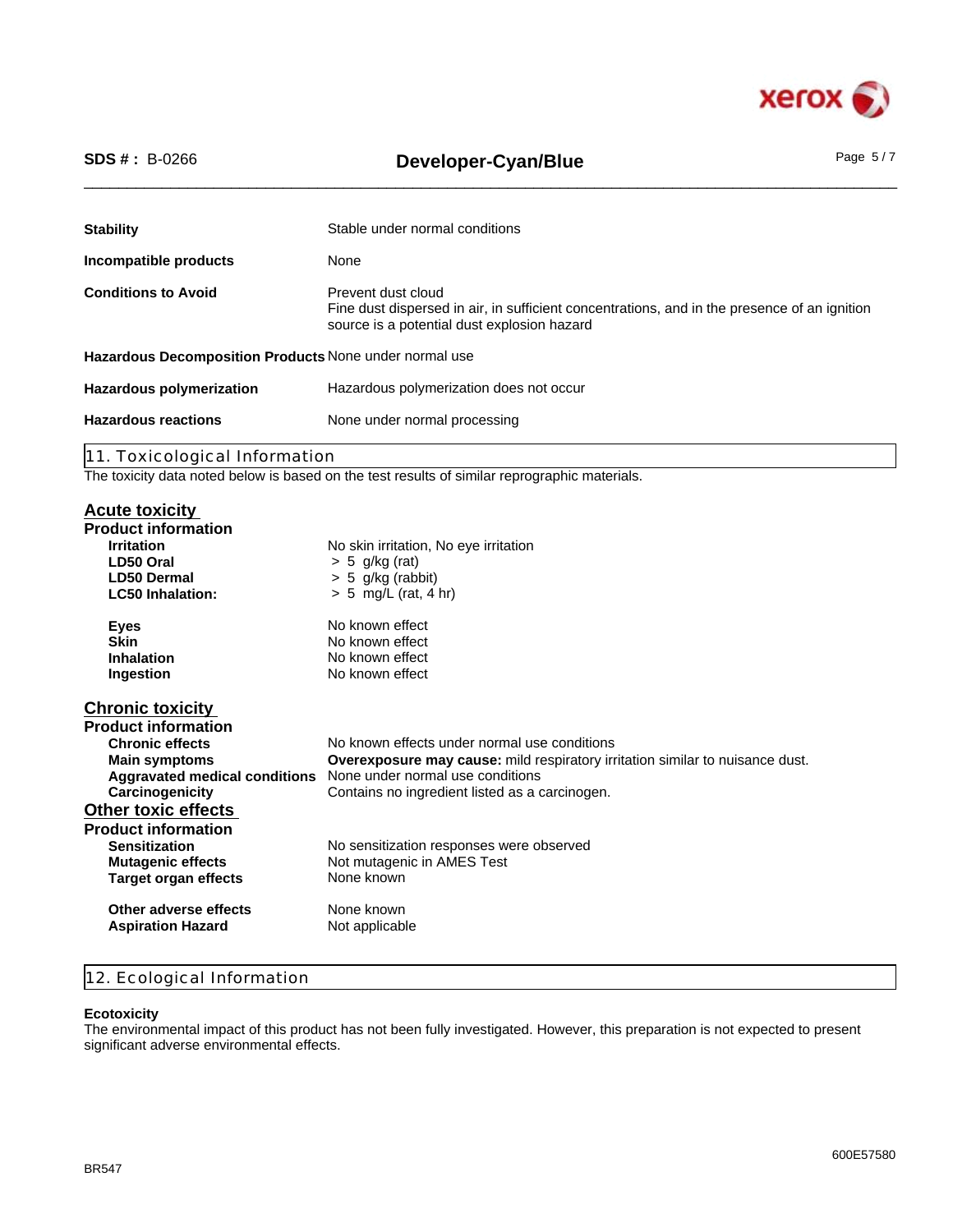

\_\_\_\_\_\_\_\_\_\_\_\_\_\_\_\_\_\_\_\_\_\_\_\_\_\_\_\_\_\_\_\_\_\_\_\_\_\_\_\_\_\_\_\_\_\_\_\_\_\_\_\_\_\_\_\_\_\_\_\_\_\_\_\_\_\_\_\_\_\_\_\_\_\_\_\_\_\_\_\_\_\_\_\_\_\_\_\_\_\_\_\_\_\_ **SDS # :** B-0266 **Developer-Cyan/Blue** Page 6 / 7

| This material, as supplied, is not a hazardous waste according to Federal regulations (40<br><b>Waste Disposal Methods</b><br>CFR 261). This material could become a hazardous waste if it is mixed with or otherwise<br>regulations for additional requirements. | 13. Disposal Considerations |                                                                                                                                                                                                                                                                                            |
|-------------------------------------------------------------------------------------------------------------------------------------------------------------------------------------------------------------------------------------------------------------------|-----------------------------|--------------------------------------------------------------------------------------------------------------------------------------------------------------------------------------------------------------------------------------------------------------------------------------------|
|                                                                                                                                                                                                                                                                   |                             | comes in contact with a hazardous waste, if chemical additions are made to this material, or<br>if the material is processed or otherwise altered. Consult 40 CFR 261 to determine whether<br>the altered material is a hazardous waste. Consult the appropriate state, regional, or local |
|                                                                                                                                                                                                                                                                   | Contaminated packaging      | Dispose of in accordance with local regulations.                                                                                                                                                                                                                                           |

**Note** This material is not subject to regulation as a hazardous material for shipping.

|  | 15. Regulatory Information |  |
|--|----------------------------|--|
|  |                            |  |

# **OSHA Regulatory Status**

This product is an article which contains a mixture / preparation in powder form. Safety information is given for exposure to the article as sold and used by the customer. Intended use of the product is not expected to result in exposure to the mixture / preparation based on the packaging and method of dispensing.

While this material is not considered hazardous by the OSHA hazard Communication Standard (29 CFR 1910.1200), this SDS contains valuable information for the safe handling and proper use of the product. This SDS should be retained and made available to employees and other users of this product.

### **International Inventories**

| TSCA            | Complies |
|-----------------|----------|
| <b>DSL/NDSL</b> | Complies |

# **U.S. Federal Regulations**

# **SARA 313**

Section 313 of Title III of the Superfund Amendments and Reauthorization Act of 1986 (SARA). This product does not contain any chemicals which are subject to the reporting requirements of the Act and Title 40 of the Code of Federal Regulations, Part 372. **Clean Water Act**

This product is not regulated as a pollutant pursuant to the Clean Water Act (40 CFR 122.21 and 40 CFR 122.42).

**Clean Air Act, Section 112 Hazardous Air Pollutants (HAPs) (see 40 CFR 61)**

This product is not regulated as a hazardous air pollutant (HAPS) under Section 112 of the Clean Air Act Amendments of 1990. **CERCLA**

This material, as supplied, does not contain any substances regulated as hazardous substances under the Comprehensive Environmental Response Compensation and Liability Act (CERCLA) (40 CFR 302) or the Superfund Amendments and Reauthorization Act (SARA) (40 CFR 355). There may be specific reporting requirements at the local, regional, or state level pertaining to releases of this material.

### **TSCA**

TSCA 12(b) does not apply to this product.

# **U.S. State Regulations**

### **California Proposition 65**

This product does not contain any Proposition 65 chemicals.

### **U.S. State Right-to-Know Regulations**